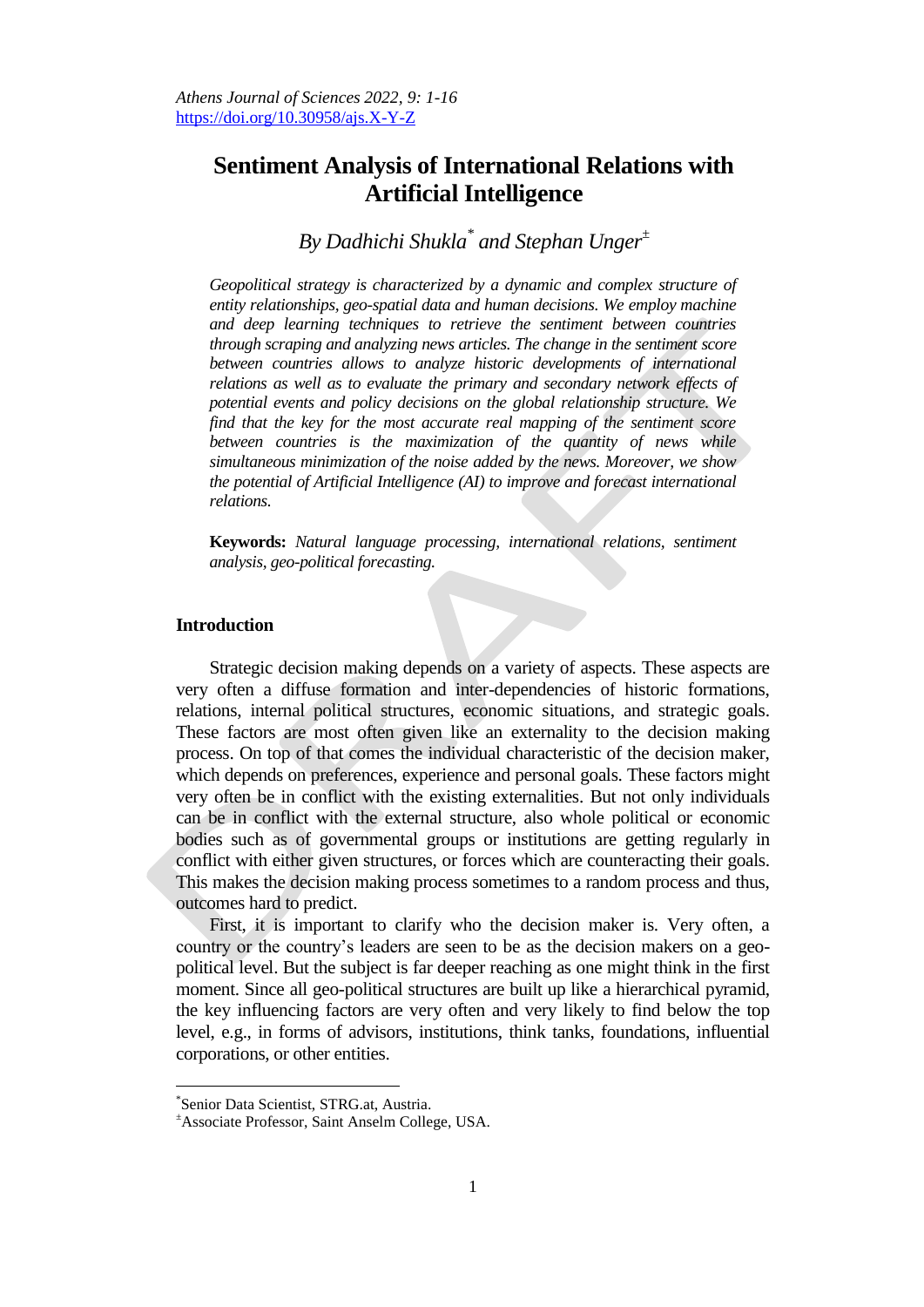In order to better understand which influence the underlying structures will have on the leader's final decision, it is often very useful to be able to model the goals and preferences of each of these entities separately, as well as the structure of their relationship to each other, including their significance and relevance in the decision making process.

The problem is that with the increasing granularity of the sub-structure, the signals become more and more uncertain, or disturbed, meaning that institutional choices or preferences for certain decisions will vary increasingly the more individual factors are considered. On top of that comes that at a certain point it not only gets too complex to model the individual inter-relationships but also too diffuse and the marginal utility of the gained insights decrease.

Therefore, it makes sense to follow a certain high-level approach for modeling purposes. Nevertheless, underlying factors should be comprised and available to the system according to their relevance and significance to the overall decision making process.

An important point to stress is the factor that in a globalized world, political structures face a layover of independent structures, which can be seen as external, or hybrid structures, such as international organizations such as the United Nations, Warsaw Treaty Organization (WTO), North Atlantic Treaty Organization (NATO), etc. This means that the analysis of the individual actors, e.g., countries, must be conducted under the light of the interweaving of international Non-Governmental Organizations (NGOs) with national entities.

In this paper we apply Natural Language Processing (NLP), entity classification, and sentiment analysis to major geo-political news headlines involving countries to map geo-political relationships between countries. We then construct and feed a network structure with the extracted sentiment values and conduct several tests for reliability and robustness. Our key hypothesis is that the sentiment of news articles is a valid measure of the relationship between two countries. Furthermore, the sentiment analysis between two countries allows to deduct a network sentiment structure in such a way that it reflects reality. This in turn allows to conduct predictions about future relationship developments between countries.

In the literature, research on NLP and text mining is being conducted on several levels, from conceptual/theoretical modeling to technical optimization. One common denominator amongst most recent literature is its reference to artificial intelligence and machine learning. Fehlmann and Kranich (2019) analyze how AI systems can be tested, depending on the system's goals and objectives. Razek (2021) investigates the theoretical interdependence between the two evaluation notions of operational observation and mathematical modeling, two concepts which are crucial in the fundamental conception of an NLP machine learning framework. He finds that mathematical modeling needs operational observation simply to be credible and that the second needs the first for deeper research.

Other, more technology-applied approaches extend regular NLP frameworks and incorporate new database structures which allow faster accessing and processing of generated data, i.e., Burdack et al. (2018) introduce a specialized,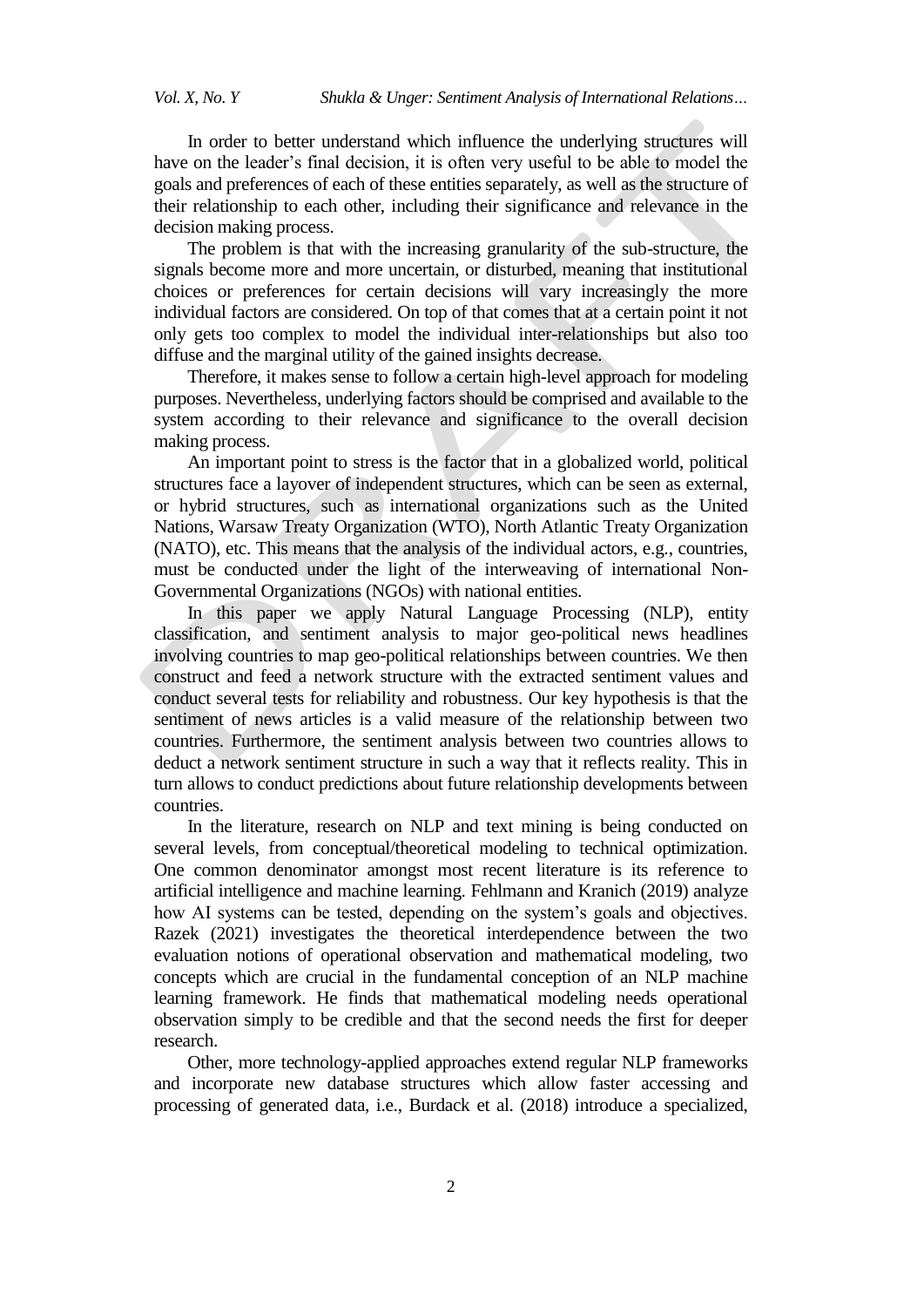lightweight in-memory database management system which perfectly fits to the characteristics of time series sensor data. They show that time series sensor data can be stored efficiently using a new table structure. Their storage logic leads to an efficient data access of the compressed in-memory data structure, thus, every reporting or analysis task accesses the data efficiently and fast.

Regarding the theoretical analysis of International Relations there exist several approaches to geo-political decision making analysis and prediction. A key-fundamental analysis of the different approaches is presented by Allison Graham (1971), who distinguishes three different types of models, which are used by most analysts to explain and predict the behavior of national governments: 1. The Classical model (the rational actor model), 2. The Organizational Process model, and 3. The governmental (bureaucratic politics model).

All these types of theoretical models can nowadays be learned and trained in AI models using NLP and text mining techniques, paired with game theoretical models. Traditionally, learning has been studied either in the unsupervised paradigm (e.g., clustering, outlier detection) where all the data are unlabeled, or in the supervised paradigm (e.g., classification, regression) where all the data are labeled (Zhu and Goldberg 2009). Named entity classification problems have been studied by various researchers and is an ever increasing topic. Collins and Singer (1999) show that the use of unlabeled data can reduce the requirements to train a classifier for unlabeled data by making use of the leverage of natural redundancy in data. Yogatama et al. (2015) use embedding methods for fine grained entity type classifications and show that these outperform state-of-the-art methods on benchmark entity classifi- cation data sets. Niu et al. (2003) apply a bootstrapping approach to named entity classification and show that this method approaches supervised name entity performance. Cimiano and Voelker (2005) address the unsupervised classification of named entities with regard to large sets of classes which are specified by a given ontology.

We use the FLAIR NLP framework, provided by Akbik et al. (2019), to facilitate training and distribution of state-of-the-art sequence labeling, text classification and language models, which provides an interface for conceptually very different types of word and document embeddings.

For context-dependency we use Bidirectional Encoder Representations from Transformers, or short-called: BERT (Alammar 2019), which is an open-source neural network-based technique for natural language processing pre-training. It is a major force behind Google Search.

The contribution of this paper to the existing literature is the application of NLP and sentiment analysis to geo-political news in order to evaluate and predict geo-political sentiment. We are the first to our knowledge who apply NLP and sentiment analysis to country classifications.

In the next section we give an overview about our system architecture and explain the data and methodology we use. Then we present the results obtained from our sentiment analysis. Following, we discuss the limitations of geo-political sentiment analysis and afterwards we provide an outlook about future developments. Finally, we conclude in the Conclusions section.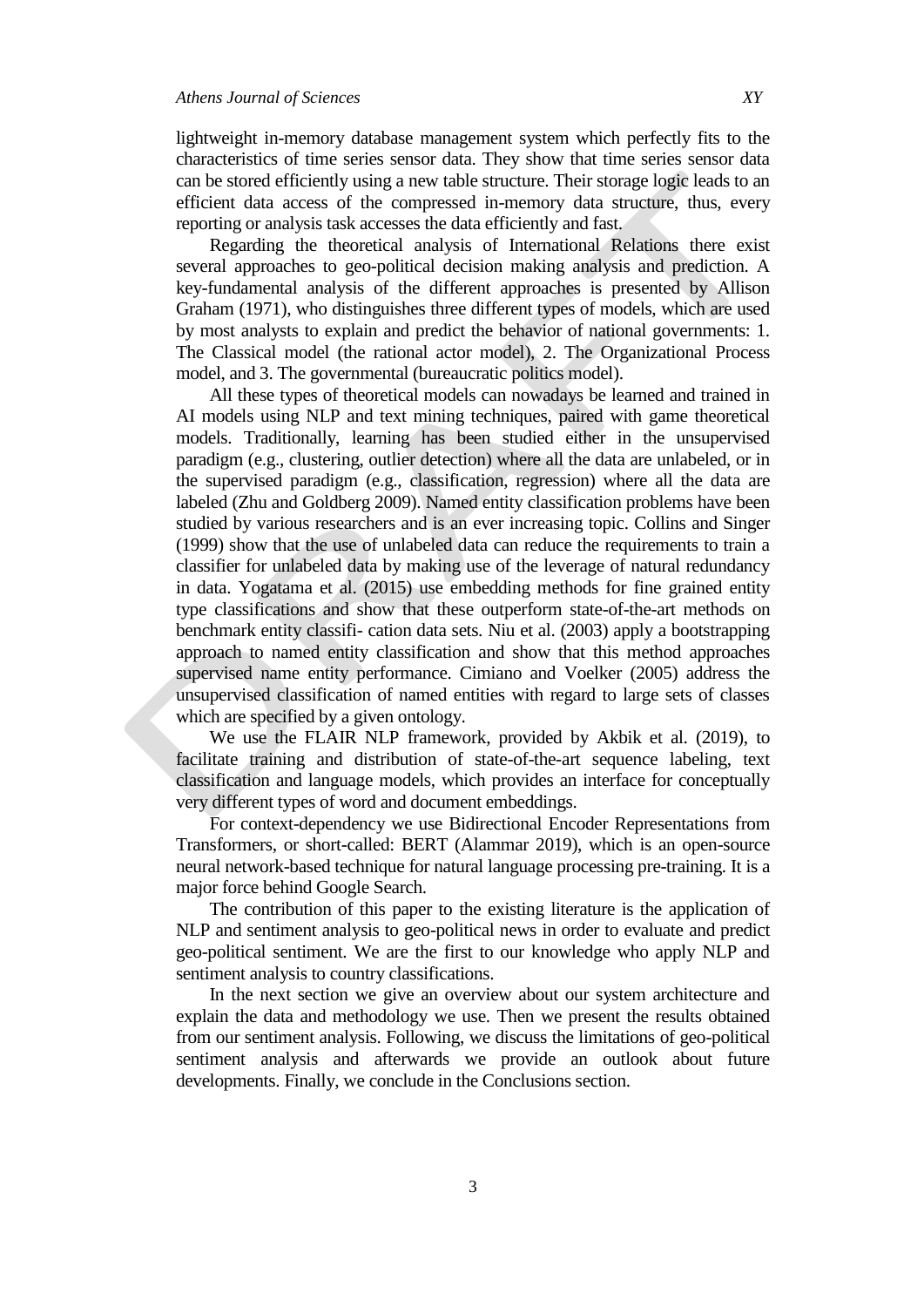## **The Architecture**

## *NLP Framework*

Sentiment analysis of a news event among countries involves two steps: (1) filter country pairs, (2) analyze the sentiment of the news event. To perform text analysis we adapt FLAIR, state-of-the-art NLP framework. The flair framework provides access to numerous machine learning techniques, specifically deep learning models, for text analysis of news headlines, speech, and embeddings. Embeddings are important since they characterize the context in which a word should be understood. Standard methods produce different embeddings for the same word depending on its contextual usage. The string "Washington" for instance would be embedded differently depending on whether the context indicates this string to be a last name or a location. While shown to be highly powerful, especially in combination with classic word embeddings, such methods require an architecture in which the output states of a trained language model (LM) are concatenated with the output of the embedding layer, thus adding architectural complexity.

Classic approaches combine classic word embeddings with character-level features trained on task data (Ma and Hovy 2016, Lample et al. 2016). To accomplish this, they use a hierarchical learning architecture in which the output states of a character-level convolutional neural network (CNN) or recurrent neural network (RNN) are concatenated with the output of the embedding layer.

A deep learning model Peters et al. (2018) is used for named entity recognition (NER), which can identify person, location, and organization from a piece of text. A semantic similarity search is performed to identify affiliation of the recognized entities with their respective countries. Finally, a sentiment analysis deep learning model is used to estimate the sentiment of the news, and categorize it as positive or negative. The results of the two steps are integrated to learn about the relations among countries.

# *Data and Methodology*

We take daily global news by utilizing newsapi.org. Due to limitations in news access we are limited to 100 news inquires per day. For our purpose we are want to focus on the 20 most geo-politically active countries in recent times. Therefore, we create our own G20-list of countries, which includes: USA, Russia, China, UK, Ukraine, Germany, India, Iran, Israel, Turkey, North Korea, South Korea, Japan, Australia, Saudi Arabia, France, Italy, Greece, Pakistan, and Indonesia.

The time frame we analyze spans from March 24, 2021, to May 23, 2021. In total, we analyze more than 7,000 news articles directly addressing the country pairs. Moreover, we analyze not only the news headline, but also the news description. This provides a much more accurate sentiment score because more words can be analyzed. The sentiment score ranges from 0 to 1. For negative sentiments we multiply the sentiment score with -1. Since it lies in the nature of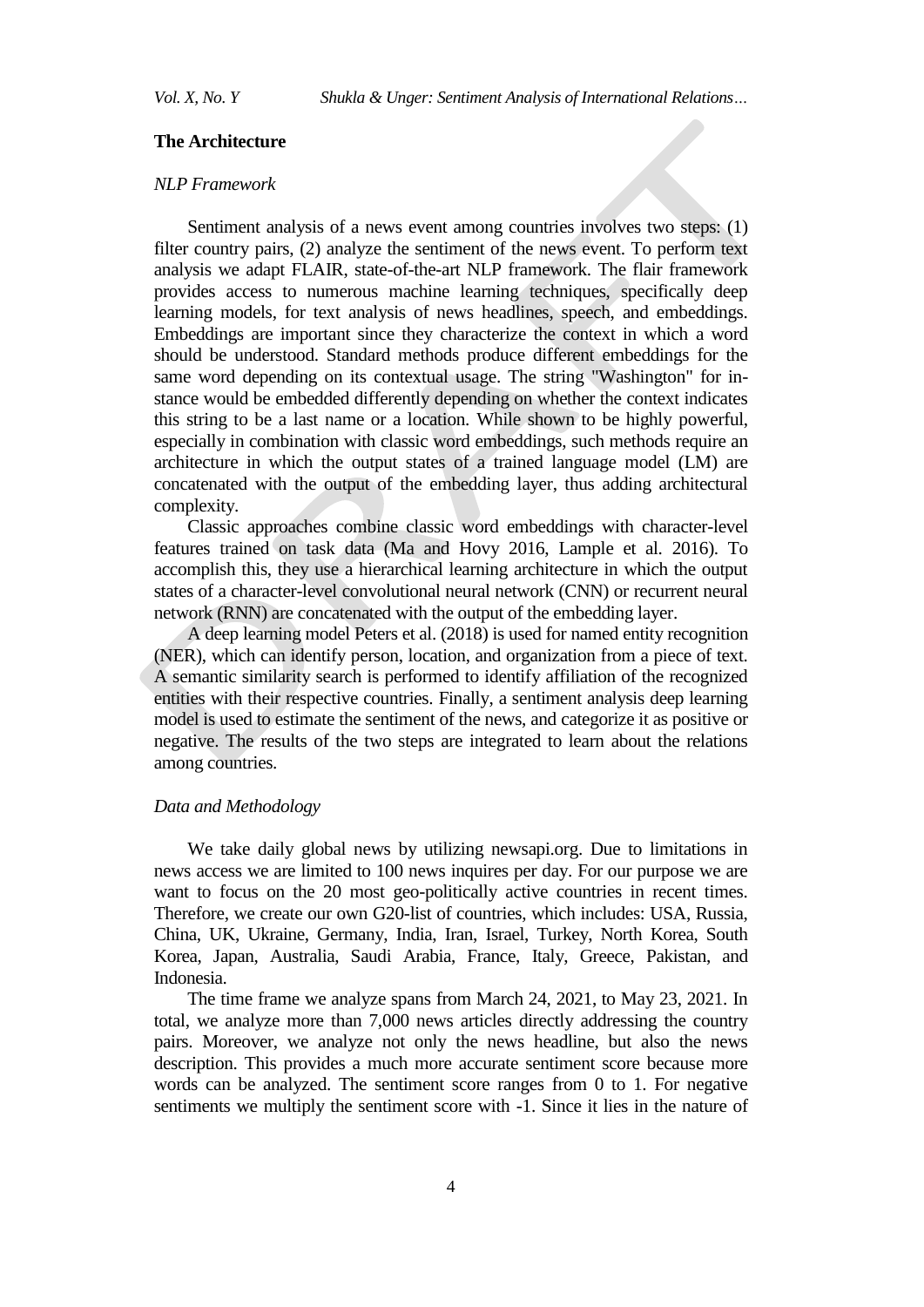political news articles that headlines and descriptions are very often similarly formulated, while BERT is trained on a variety of linguistics, the sentiment scores are very often very narrow to each other. To better distinguish the sentiment scores from each other, we perform a simple mapping using the tanh function, which still returns values between 0 and 1, but stretches the values in such a way that they become more distinguishable while not changing their explanatory power.

It is important to note that the sentiment score we obtain does not reflect the severity or strength how good or bad a news is, but displays the probability that the particular news has a positive or negative sentiment. In that sense, we can deduce the severity or strength of a certain news, assuming that severe events are mostly formulated in a very clear and strong way, while uncertain events or situations will most likely lead to very vague statements and news situations. Therefore we can interpret the obtained sentiment score not only as probability of its accuracy, but also as strength indicator for a positive or negative situation.

The methodology is chosen to follow a sequential process. The first step involves the filtering of news associated with a certain country pair, e.g. all news on a particular day between USA and Russia. Then this news is being scraped and analyzed by BERT to figure out the sentiment associated with this news. In case of multiple news on a day we take the average sentiment score. This value is then being mapped through the "tanh" function. In order to generate a rolling time window we then take the average sentiment score over the past 30 days. We apply this methodology to all country pair combinations.

#### **Results**

|              |            | <b>Positive</b> |            |              | <b>Negative</b> |               |                         | <b>Negative</b> |
|--------------|------------|-----------------|------------|--------------|-----------------|---------------|-------------------------|-----------------|
| Country 1    | Country 2  | Sentiment       | Country 1  | Country 2    | Sentiment       | Country 1     | Country 2               | Sentiment       |
| UK           | USA        | 0.12            | <b>USA</b> | Russia       | $-0.07$         | <b>Israel</b> | Turkey                  | $-0.30$         |
| Germany      | <b>USA</b> | 0.40            | <b>USA</b> | China        | $-0.18$         | <b>Israel</b> | North Korea             | $-0.76$         |
| India        | <b>USA</b> | 0.34            | <b>USA</b> | Ukraine      | $-0.76$         | Israel        | South Korea             | $-0.26$         |
| Israel       | USA        | 0.42            | <b>USA</b> | Iran         | $-0.22$         | Israel        | Australia               | 0.00            |
| Japan        | <b>USA</b> | 0.20            | <b>USA</b> | Turkey       | $-0.76$         | Israel        | Greece                  | $-0.41$         |
| Australia    | <b>USA</b> | 0.73            | <b>USA</b> | South Korea  | $-0.11$         | Israel        | Pakistan                | $-0.58$         |
| France       | USA        | 0.68            | <b>USA</b> | Italy        | $-0.59$         | Israel        | Indonesia               | $-0.63$         |
| Greece       | USA        | 0.76            | <b>USA</b> | Pakistan     | $-0.74$         | Turkey        | Saudi Arabia            | $-0.58$         |
| Israel       | Russia     | 0.06            | <b>USA</b> | Indonesia    | $-0.76$         | Turkey        | France                  | $-0.27$         |
| South Korea  | Russia     | 0.05            | Russia     | China        | $-0.30$         | Turkey        | Greece                  | $-0.30$         |
| Japan        | Russia     | 0.12            | Russia     | UK           | $-0.19$         | Turkey        | Indonesia               | $-0.11$         |
| France       | Russia     | 0.09            | Russia     | Ukraine      | $-0.54$         |               | North Korea South Korea | $-0.39$         |
| Italy        | Russia     | 0.30            | Russia     | Germany      | $-0.01$         | North Korea   | Japan                   | $-0.05$         |
| Greece       | Russia     | 0.75            | Russia     | India        | $-0.20$         | North Korea   | Australia               | $-0.76$         |
| Indonesia    | Russia     | 0.72            | Russia     | Iran         | $-0.38$         | South Korea   | Japan                   | $-0.06$         |
| Italy        | China      | 0.04            | Russia     | Turkey       | $-0.46$         | South Korea   | Australia               | $-0.17$         |
| Greece       | China      | 0.76            | Russia     | North Korea  | $-0.03$         | South Korea   | Indonesia               | $-0.48$         |
| Germany      | UK         | 0.10            | Russia     | Australia    | $-0.23$         | Japan         | Australia               | $-0.25$         |
| Japan        | UK         | 0.19            | Russia     | Saudi Arabia | $-0.04$         | Japan         | Pakistan                | $-0.71$         |
| Saudi Arabia | UK         | 0.31            | Russia     | Pakistan     | $-0.53$         | France        | Italy                   | $-0.08$         |
| France       | UK         | 0.04            | China      | UK           | $-0.43$         | France        | Greece                  | $-0.06$         |
| Italy        | UK         | 0.31            | China      | Ukraine      | $-0.17$         | France        | Pakistan                | $-0.72$         |
| Australia    | Ukraine    | 0.52            | China      | Germany      | $-0.12$         |               |                         |                 |
| Italy        | Ukraine    | 0.53            | China      | India        | $-0.15$         |               |                         |                 |

**Table 1.** *Sentiment Scores for All Analyzed Country Pairs from 03/24/2021- 05/23/2021*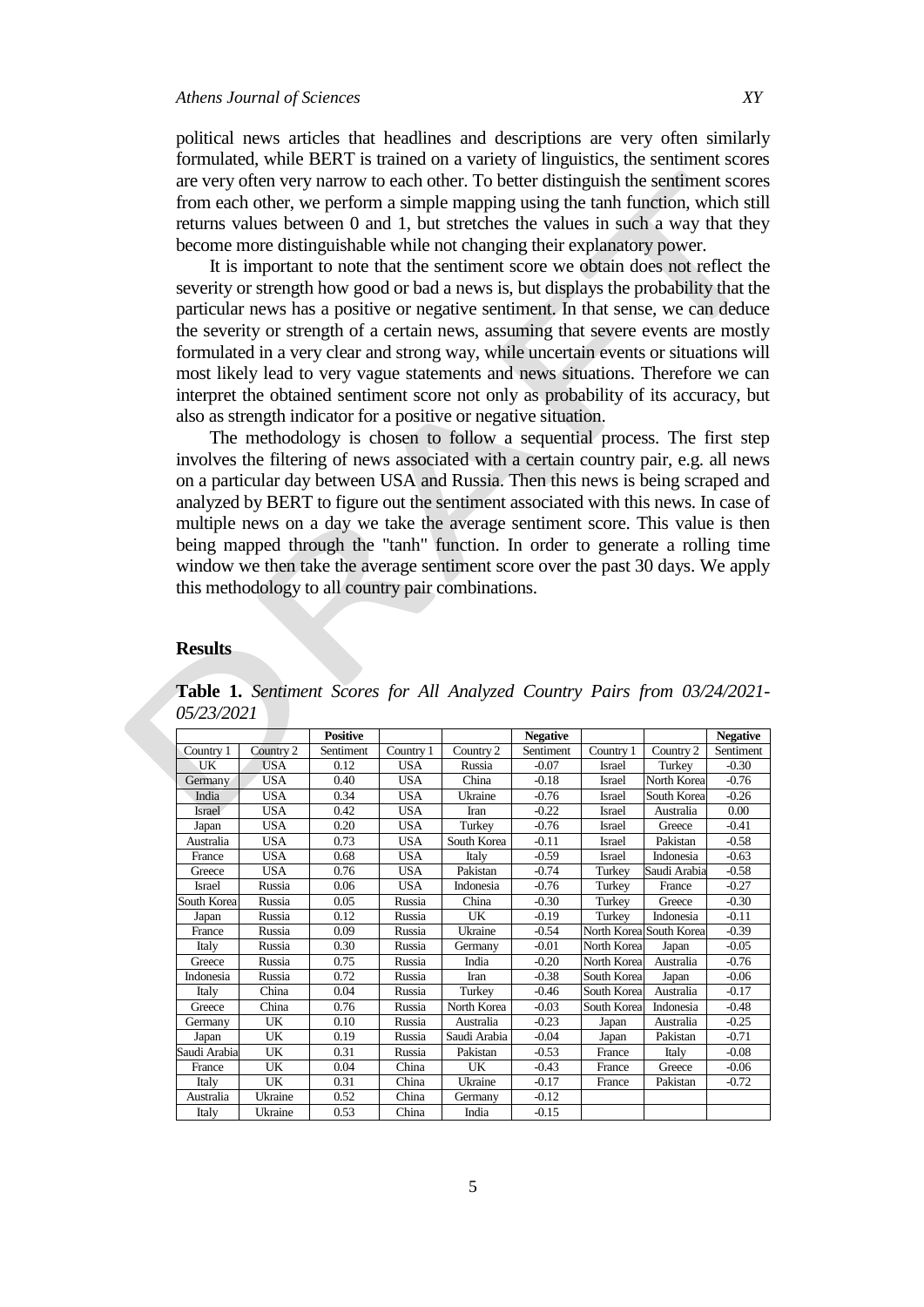*Vol. X, No. Y Shukla & Unger: Sentiment Analysis of International Relations…*

| Greece          | Ukraine                      | 0.75 | China        | Iran               | $-0.07$ |  |  |
|-----------------|------------------------------|------|--------------|--------------------|---------|--|--|
| Indonesia       | Ukraine                      | 0.72 | China        | <b>Israel</b>      | $-0.01$ |  |  |
| Iran            | Germany                      | 0.04 | China        | Turkey             | $-0.24$ |  |  |
| <b>Israel</b>   |                              | 0.11 | China        |                    | $-0.36$ |  |  |
|                 | Germany                      |      |              | North Korea        |         |  |  |
| Turkey          | Germany                      | 0.35 | China        | South Korea        | $-0.02$ |  |  |
| South Korea     | Germany                      | 0.73 | China        | Japan              | $-0.14$ |  |  |
| Japan           | Germany                      | 0.48 | China        | Australia          | $-0.45$ |  |  |
| Australia       | Germany                      | 0.42 | China        | Saudi Arabia       | $-0.19$ |  |  |
| Saudi Arabia    | Germany                      | 0.75 | China        | France             | $-0.14$ |  |  |
| Italy           | Germany                      | 0.11 | China        | Pakistan           | $-0.58$ |  |  |
| Greece          | Germany                      | 0.04 | China        | Indonesia          | $-0.18$ |  |  |
| Pakistan        | Germany                      | 0.75 | UK           | Ukraine            | $-0.24$ |  |  |
| Turkey          | India                        | 0.13 | UK           | India              | $-0.22$ |  |  |
| South Korea     | India                        | 0.17 | UK           | Iran               | $-0.63$ |  |  |
| France          | India                        | 0.32 | UK           | <b>Israel</b>      | $-0.32$ |  |  |
| Italy           | Iran                         | 0.75 | UK           | Turkey             | $-0.45$ |  |  |
| Greece          | Iran                         | 0.75 | UK           | North Korea        | $-0.70$ |  |  |
| Pakistan        | Iran                         | 0.19 | UK           | South Korea        | $-0.09$ |  |  |
| Indonesia       | Iran                         | 0.67 | UK           | Australia          | $-0.07$ |  |  |
| Japan           | Israel                       | 0.06 | UK           | Greece             | $-0.48$ |  |  |
| Saudi Arabia    | <b>Israel</b>                | 0.50 | UK           | Pakistan           | $-0.72$ |  |  |
| France          | Israel                       | 0.05 | UK           | Indonesia          | $-0.70$ |  |  |
| Italy           | <b>Israel</b>                | 0.45 | Ukraine      | Germany            | $-0.48$ |  |  |
| South Korea     | Turkey                       | 0.75 | Ukraine      | India              | $-0.71$ |  |  |
| Japan           | Turkey                       | 0.75 | Ukraine      | Iran               | $-0.74$ |  |  |
| Australia       | Turkey                       | 0.36 | Ukraine      | <b>Israel</b>      | $-0.69$ |  |  |
| Italy           | Turkey                       | 0.33 | Ukraine      | <b>Turkey</b>      | $-0.55$ |  |  |
| Pakistan        | Turkey                       | 0.58 | Ukraine      | France             | $-0.44$ |  |  |
| France          | North Korea                  | 0.49 | Germany      | India              | $-0.05$ |  |  |
| Pakistan        | North Korea                  | 0.17 | Germany      | France             | $-0.16$ |  |  |
| Saudi Arabia    | South Korea                  | 0.75 | India        | Iran               | $-0.19$ |  |  |
| France          | South Korea                  | 0.75 | India        | Israel             | $-0.04$ |  |  |
| Italy           | South Korea                  | 0.75 | India        | North Korea        | $-0.48$ |  |  |
| Saudi Arabia    | Japan                        | 0.06 | India        | Japan              | $-0.05$ |  |  |
| France          | Japan                        | 0.44 | India        | Australia          | $-0.17$ |  |  |
| Italy           | Japan                        | 0.70 | India        | Saudi Arabia       | $-0.19$ |  |  |
| Indonesia       | Japan                        | 0.28 | India        | Italy              | $-0.14$ |  |  |
| Saudi Arabia    | Australia                    | 0.75 | India        | Greece             | $-0.19$ |  |  |
| France          | Australia                    | 0.31 | India        | Pakistan           | $-0.26$ |  |  |
| Italy           | Australia                    | 0.75 | India        | Indonesia          | $-0.25$ |  |  |
| Greece          | Australia                    | 0.76 | Iran         | Israel             | $-0.55$ |  |  |
| Pakistan        | Australia                    | 0.74 | Iran         | Turkey             | $-0.70$ |  |  |
| Indonesia       | Australia                    | 0.32 | Iran         | North Korea        | $-0.60$ |  |  |
| France          | Saudi Arabia                 | 0.75 | Iran         | South Korea        | $-0.41$ |  |  |
|                 |                              | 0.75 |              |                    | $-0.60$ |  |  |
| Italy<br>Greece | Saudi Arabia<br>Saudi Arabia | 0.19 | Iran<br>Iran | Japan<br>Australia | $-0.18$ |  |  |
|                 |                              |      |              |                    |         |  |  |
| Pakistan        | Saudi Arabia                 | 0.21 | Iran         | Saudi Arabia       | $-0.40$ |  |  |
| Greece          | Italy                        | 0.18 | Iran         | France             | $-0.41$ |  |  |
| Indonesia       | Pakistan                     | 0.72 |              |                    |         |  |  |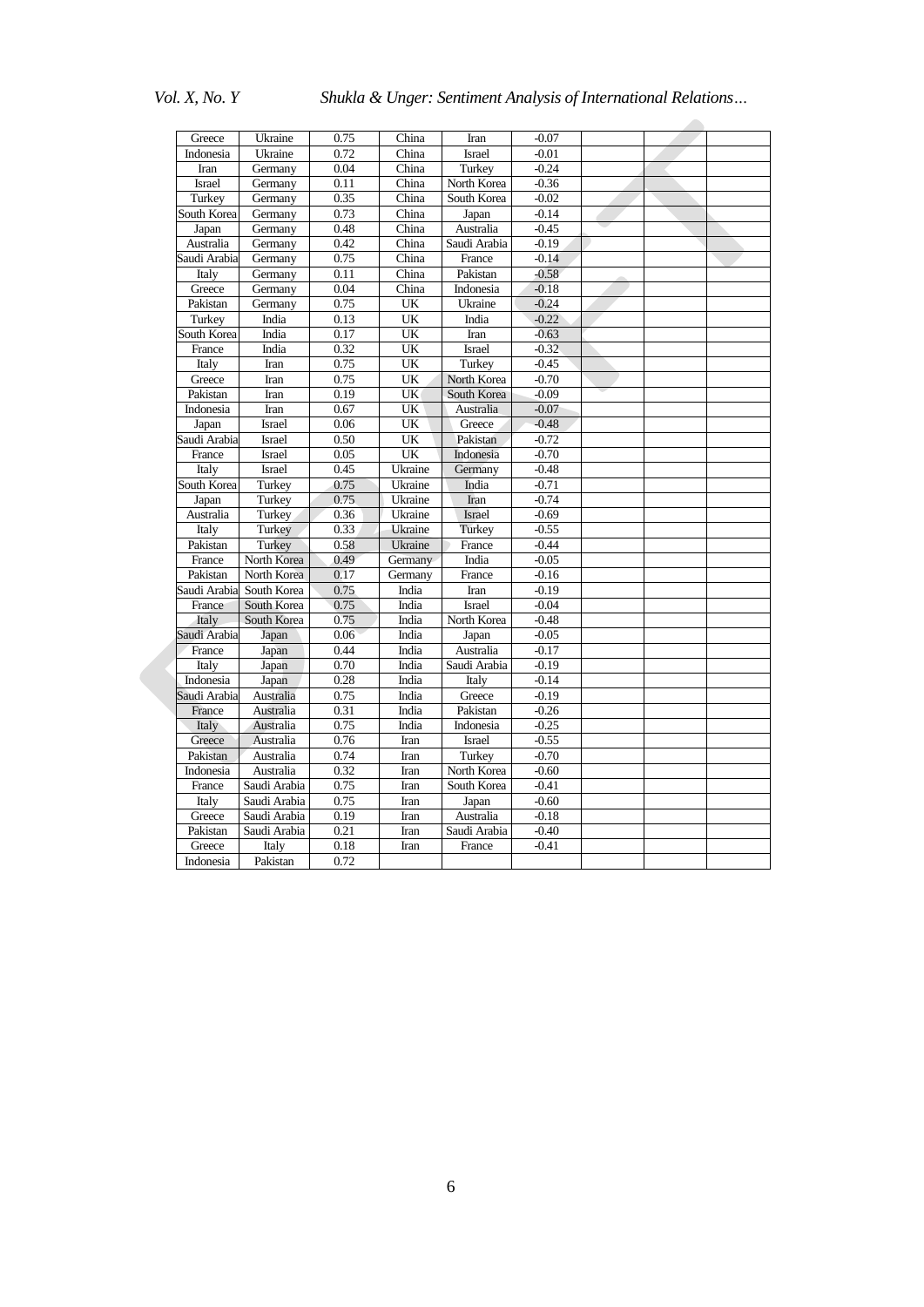**Figure 1.** *30 Day Moving Average Sentiment Score between USA and Russia from 04/23/2021-05/23/2021*



**Figure 2.** *30 Day Moving Average Sentiment Score between USA and China from 04/23/2021-05/23/2021*



7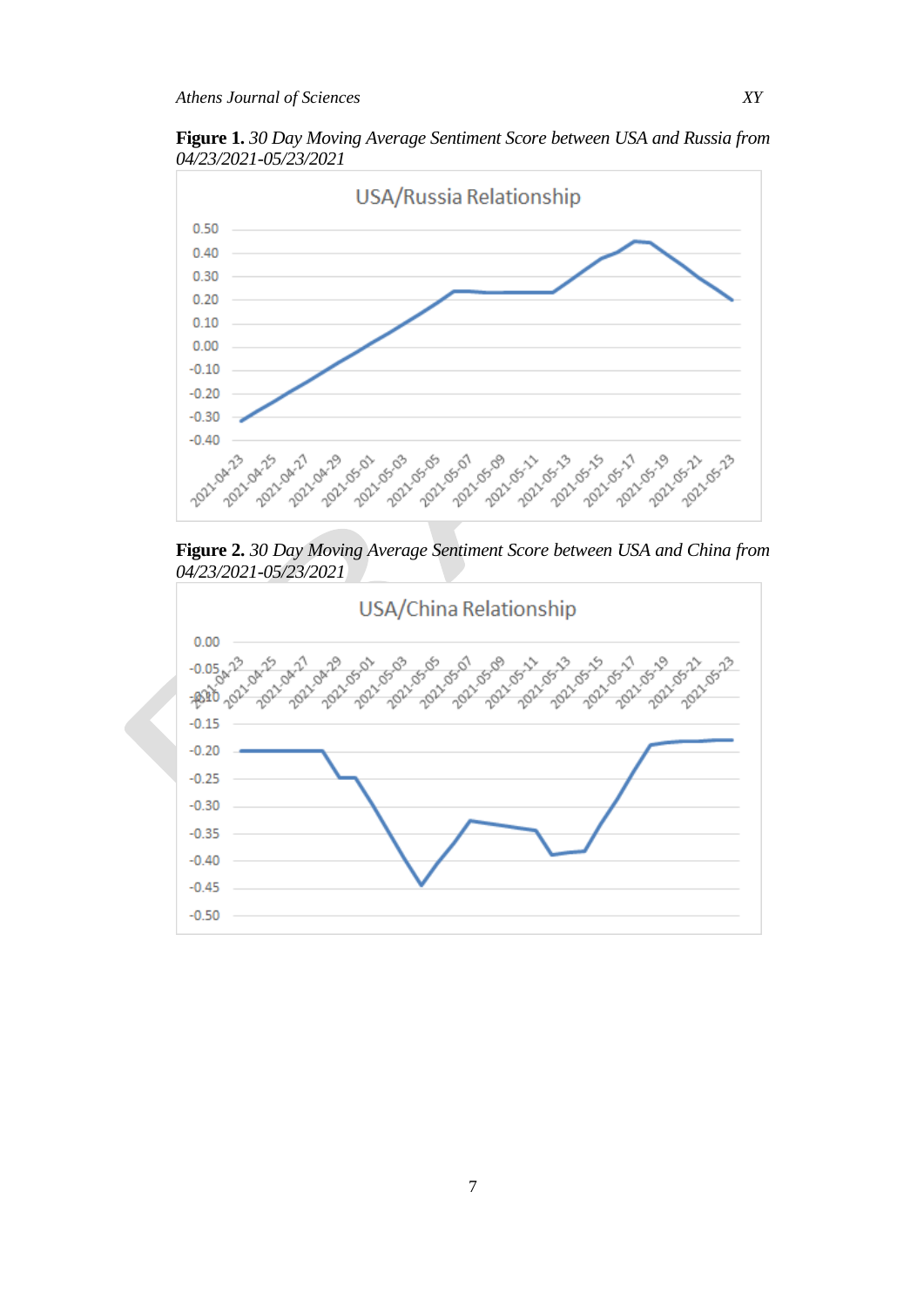**Figure 3.** *30 Day Moving Average of Sentiment Score between USA and Germany from 04/23/2021-05/23/2021*



**Figure 4.** *30 Day Moving Average Sentiment Score between Turkey and Greece from 04/23/2021-05/23/2021*

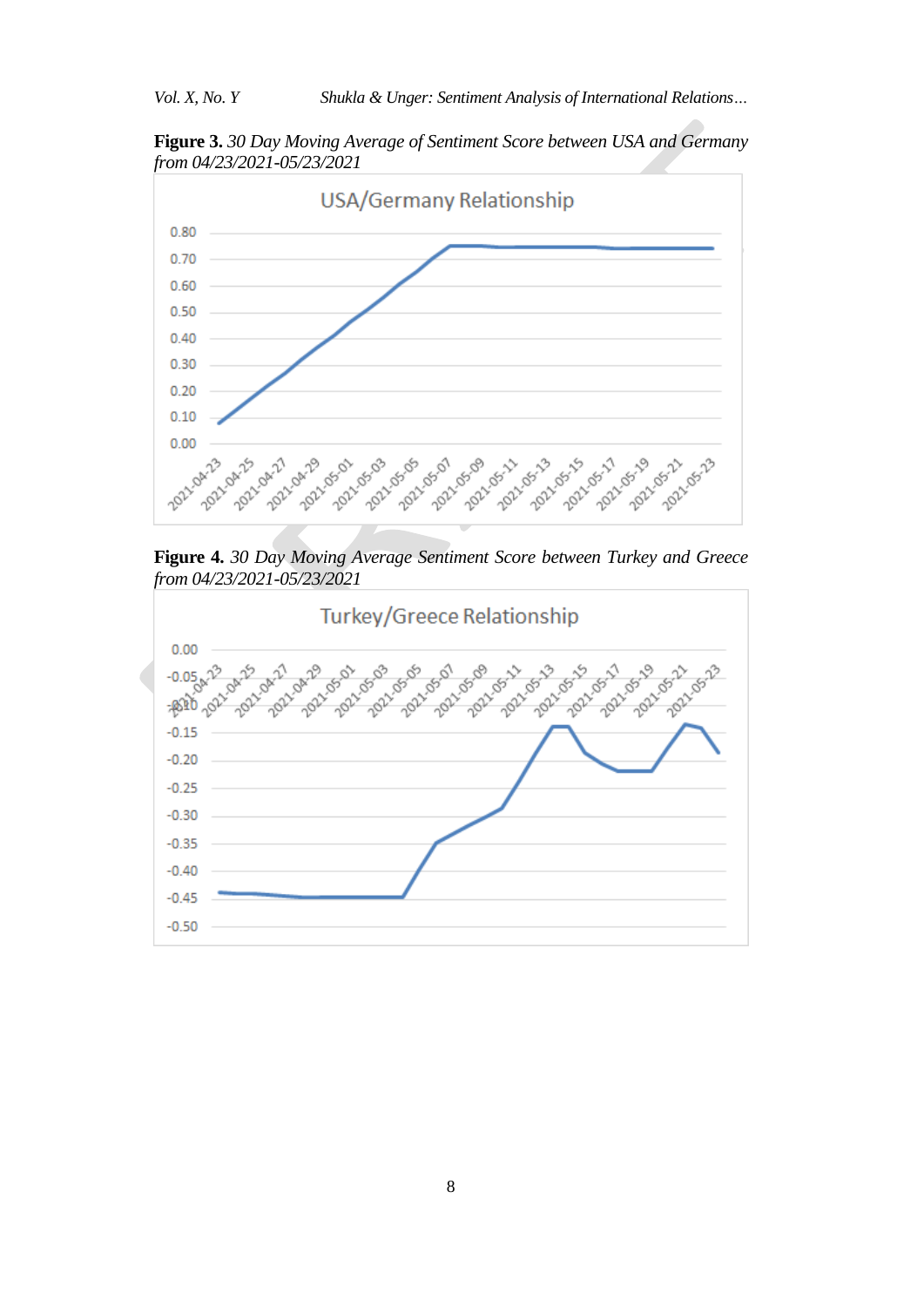**Figure 5.** *30 Day Moving Average Sentiment Score between Russia and Ukraine from 04/23/2021-05/23/2021*



**Figure 6.** *30 Day Moving Average Sentiment Score between Russia and Saudi Arabia from 04/23/2021-05/23/2021*

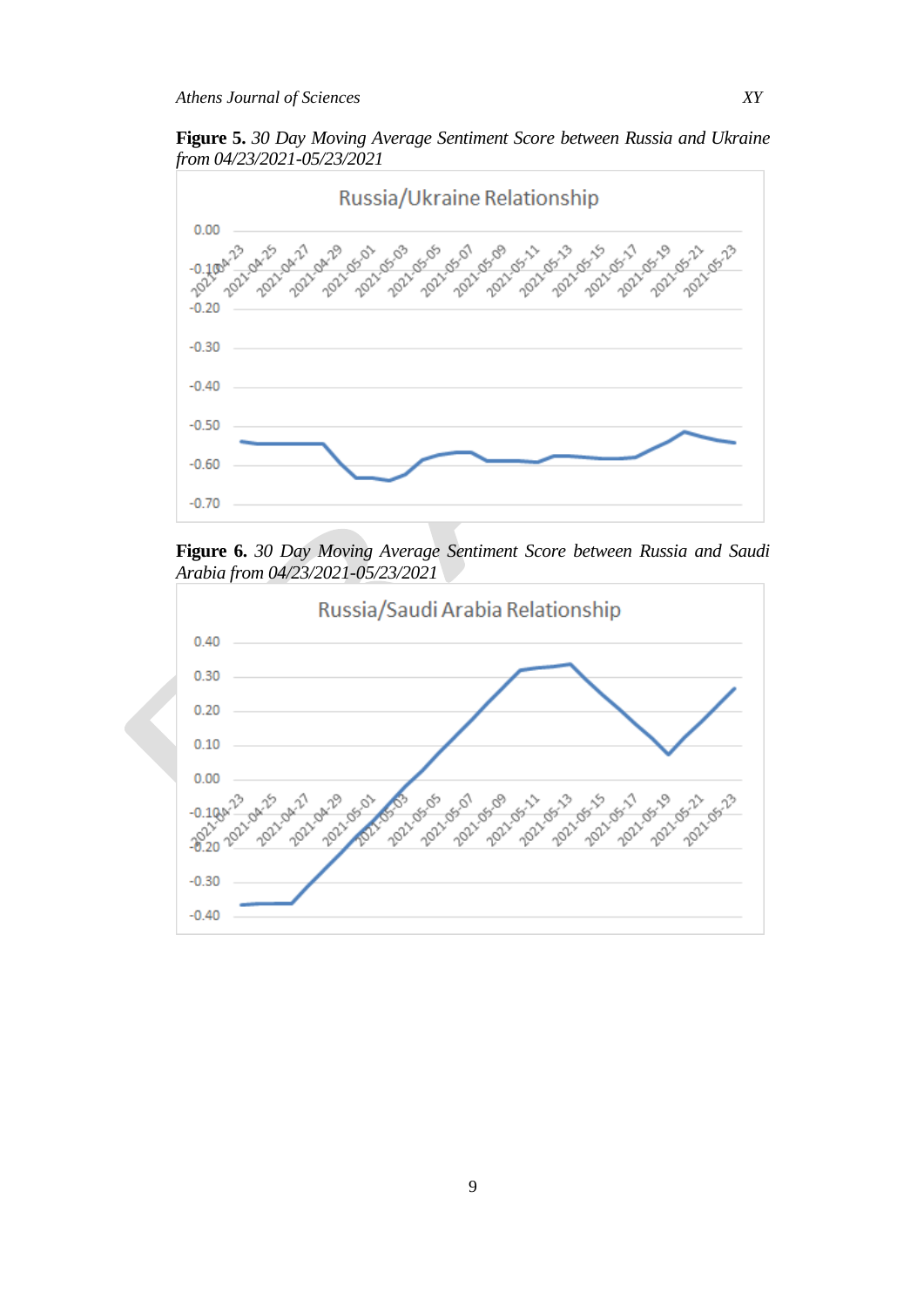**Figure 7.** *30 Day Moving Average Sentiment Score between Iran and Israel from 04/23/2021-05/23/2021.*



**Figure 8.** *30 Day Moving Average Sentiment Score between Iran and Saudi Arabia from 04/23/2021-05/23/2021*



Table 1 reports the average sentiment scores for all 20 country combinations for the time period between 03/24/2021-05/23/2021. We can see that the overall sentiment across all news concerning the relationship between all country pairs was 59.32% more negative than positive. Some of the news were close to a value of 0, indicating a high uncertainty of being correctly interpreted. However, a closer analysis of the news being scraped and processed reveals the high complexity of entity recognition and correctly associating the sentiment score with the relevant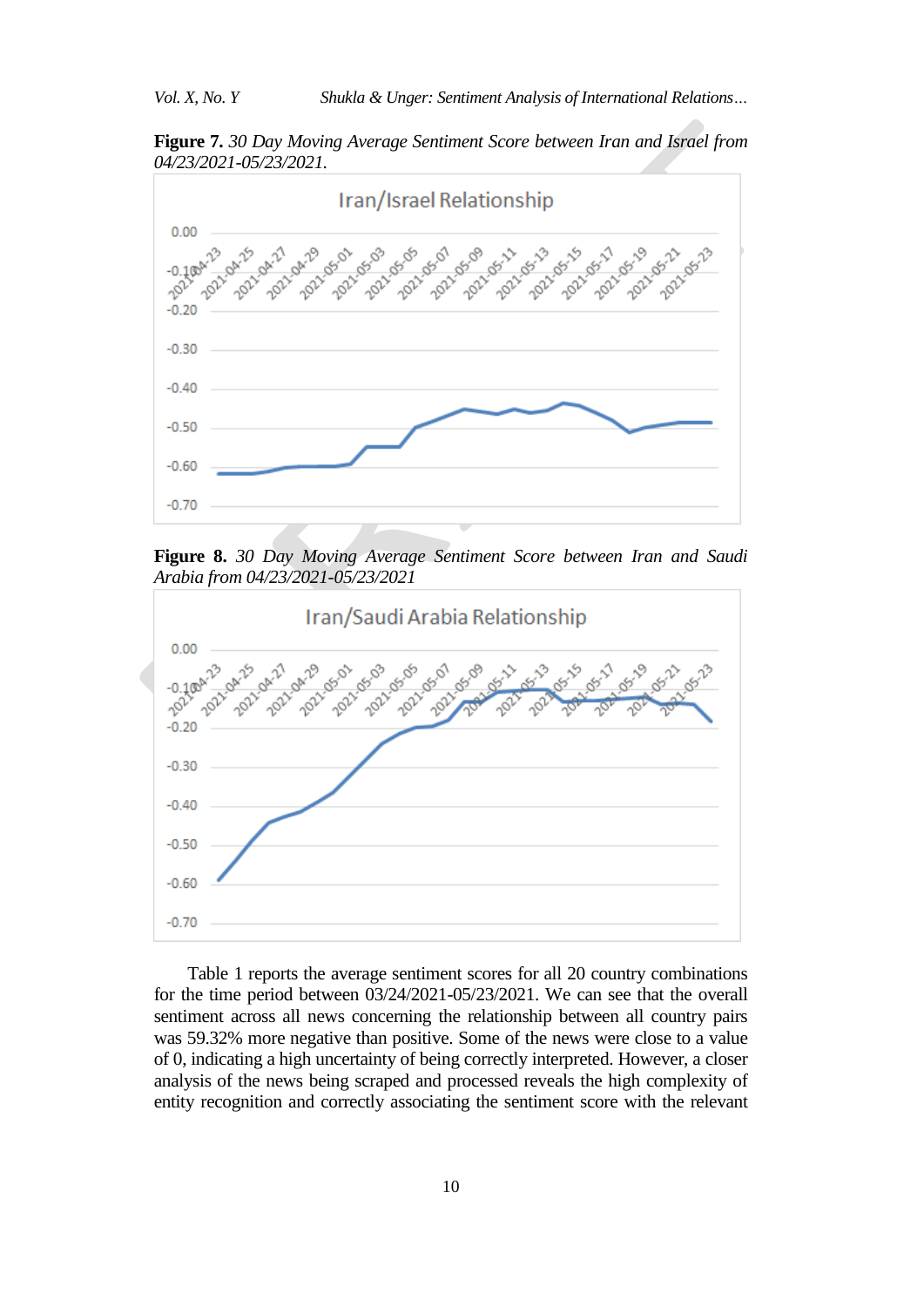entities. The high uncertainty can be mainly attributed to the complexity of semantic of language.

Figures 1-8 show the 30 day moving average development of the sentiment score between some randomly selected country pairs. We can see that for certain country pair combinations, such as Russia/Ukraine, Iran/Israel, and USA/China, the system seems to capture the correct sentiment and to reflect reality. For other country pair combinations, the sentiment is subject to a much higher uncertainty, meaning that the development of the sentiment between these country pair combinations can't be fully trusted, e.g., between USA/Germany and Russia/Saudi Arabia. One of the main reasons, which can be taken from the graphs, is the mostly linear development of the sentiment scores, which indicates that not much news was being analyzed, making the prevailing sentiment score more vulnerable to wrongly interpreted news. Nevertheless, most developments seem to reflect reality in terms of catching the positive or negative sentiment. It is very important to note again that the values do not reflect the actual condition of the sentiment between two countries, but reflect the probability, or uncertainty, that the sentiment is either positive or negative.

**Figure 9.** *Network Diagram of Negative Sentiment Relationships from 04/23/2021 -05/23/2021*



Note: Countries close to each other have a lower magnitude of negative sentiment.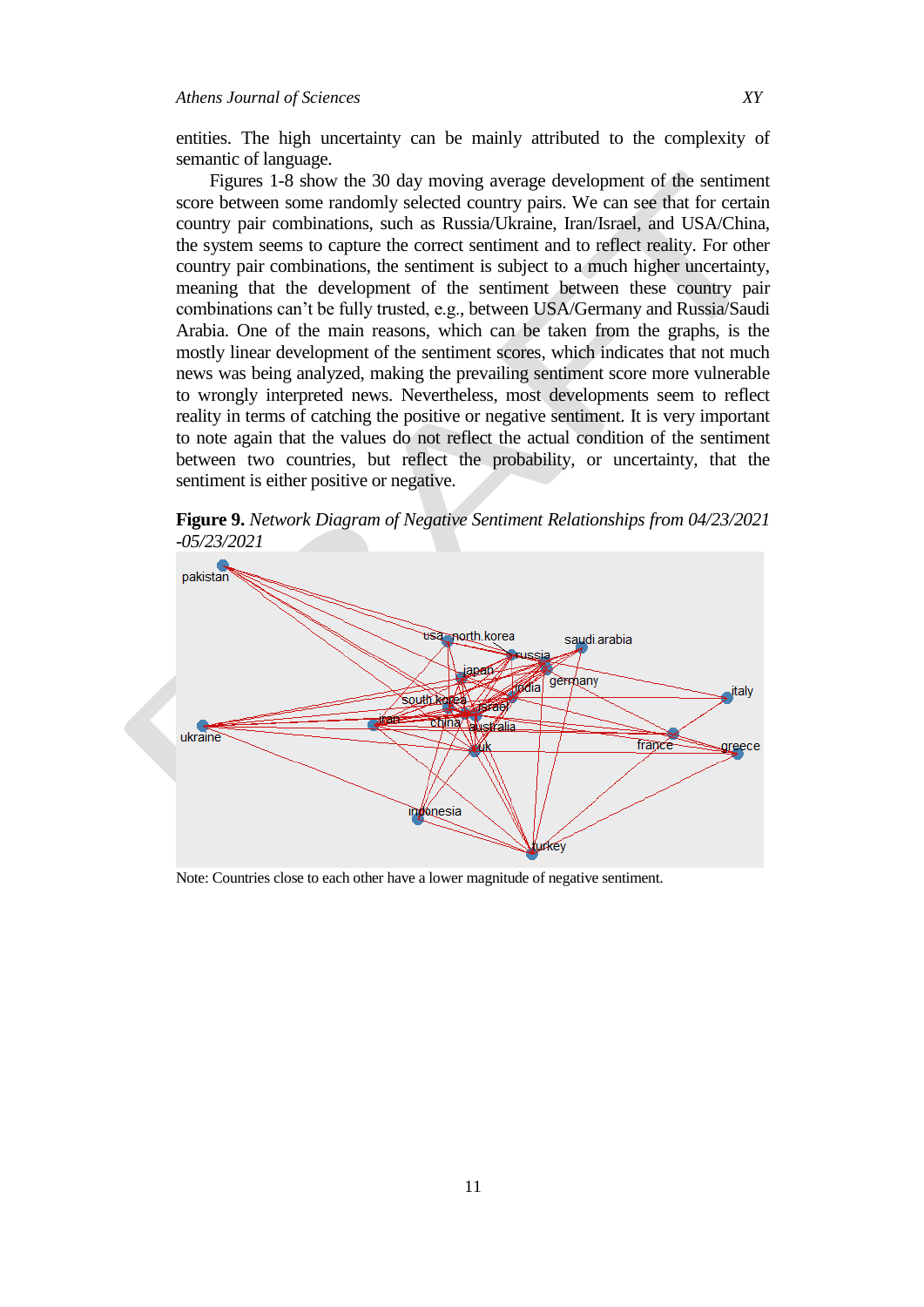**Figure 10.** *Network Diagram of Positive Sentiment Relationships from 04/23/ 2021-05/23/2021*



Note: Countries close to each other have a higher magnitude of positive sentiment.

Figures 9 and 10 show the network diagram of all negative, respectively positive sentiments between countries for our testing period from 04/23/2021- 05/23/2021. The countries with the closest distance to each other are of higher sentiment than the country pairs which are further apart. So, countries in close neighborhood are in better relationship to each other than countries with a greater distance. We can see that network diagrams are very useful to visualize the relative distance, and therefore the status of the international sentiment relation between countries. It is important to note that only country pairs which are directly connected with each other care subject of measurement. For our analyzed time period we find the relationships between e.g. Pakistan/Russia, Pakistan/USA, or Turkey/Greece to be worse than the relationships between e.g., USA/Russia, Japan/Russia, or China/USA. At the same time we can see that the relationships between e.g. France/USA, USA/Australia, or USA/Japan are better than between e.g., Ukraine/Italy, Japan/Indonesia, or Turkey/Pakistan.

#### **Limitations**

General limitations of this analysis are the constraint data sources and reduced ability of entity recognition, as well as linguistic barriers coming along with the interpretation of news headlines. Improvements of the quality of the results can definitely be achieved by inclusion of more news sources and APIs, as well as the integration of more countries. Moreover, by recognition of political players such as politicians and institutions, the information basis can also be extended. We also tried to include entity name recognition, but due to linguistic barriers, such as indirect speech, irony, special characters, multiple entities, etc., the sentiment score was rather getting more distorted than improved. One key element in improving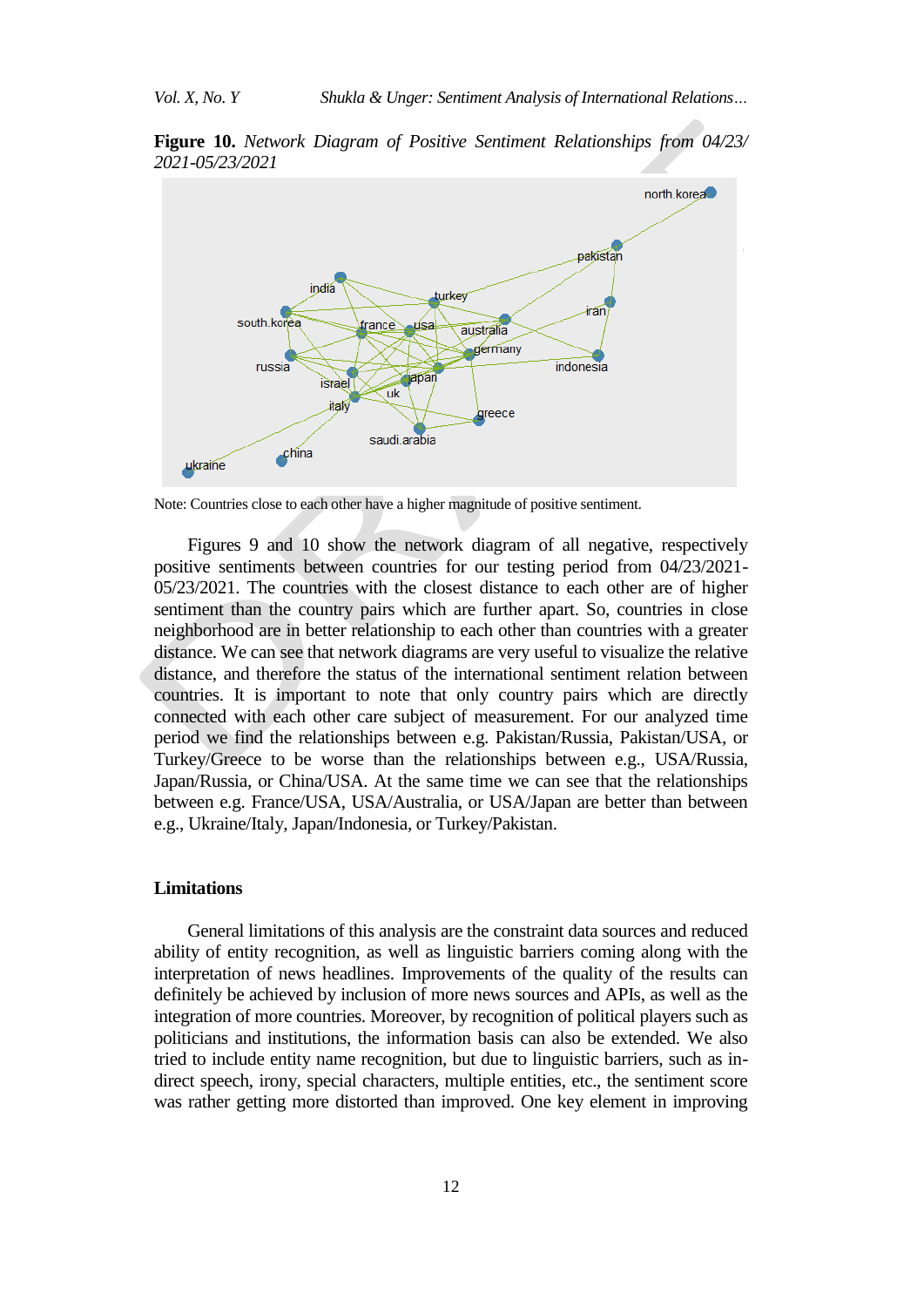international sentiment relationship measurement is the quantity of analyzed news sources. Due to the high degree of noise in news headlines and complexity of language, the degree of imperfection in news interpretation is rather high. Therefore, a high number of news inputs will smooth out the random noise effect and provide rather accurate trends and relative sentiment differences, following the logic of the law of large numbers.

To provide an example: The relationship between USA and Russia was negatively determined with a sentiment score of -0.5621 on 04/03/2021 by the following news: "USA vs. Russia: Who would have won a Cold War naval conflict?", by Robert Farley on nationalinterest.org. We can see that this news was certainly not related to an active development, but rather reflected the prevailing negative sentiment be- tween the two countries. However, to determine the current sentiment, we would need more news. The problem is that by broadening the news basis dilutes the relevance of the posts, while a stricter filtering reduces the number of potentially analyzed articles, which will again have a negative effect on the accuracy of deter- mining the current sentiment score. Nevertheless, a more accurate filtering seems to dominate the need of increasing the quantity of news.

However, there are certainly single news headlines which are being analyzed correctly, e.g., on 05/02/2021, the system returned a negative sentiment score of - 0.6884 between Russia and Ukraine by the following news: "How Russia tested power grid attacks in Ukraine", published by CBS news. The question in determining the accuracy of the current sentiment between two countries depends therefore very heavily on the ratio between correct, or relevant news to incorrect, or irrelevant news.

# **Future Developments**

NLP is not a new concept for various kinds of applications. However, in the sphere of international relations, it hasn't been well established yet due to its technical limitations. Nevertheless, the technological development is progressing at an unprecedented level and can be expected to increase at an exponential rate. Recent developments allow insights in future developments, and thus, what role NLP will play in the future development of international relations itself.

Interestingly, Schrodt (1991) already mentioned in 1991 that the AI/ International Relations (IR) community is characterized by a healthy level of internal debate. He lays out some perspective on the concepts used in AI/IR. O'Connor et al. (2013) describe a new probabilistic model for extracting events between major political actors from news corpora. They recover expert-assigned event class valences, and detect real-world conflicts to evaluate the model's performance on political science benchmarks. Their research shows that the direction NLP might be heading towards will be an Intelligence Augmentationrelated one. In contrast to Artificial Intelligence works to augment human intelligence and support it in their decision-making functions. This means that while NLP will become more and more powerful in its speed and capacities to capture the content and meaning of published news, statements, and political texts,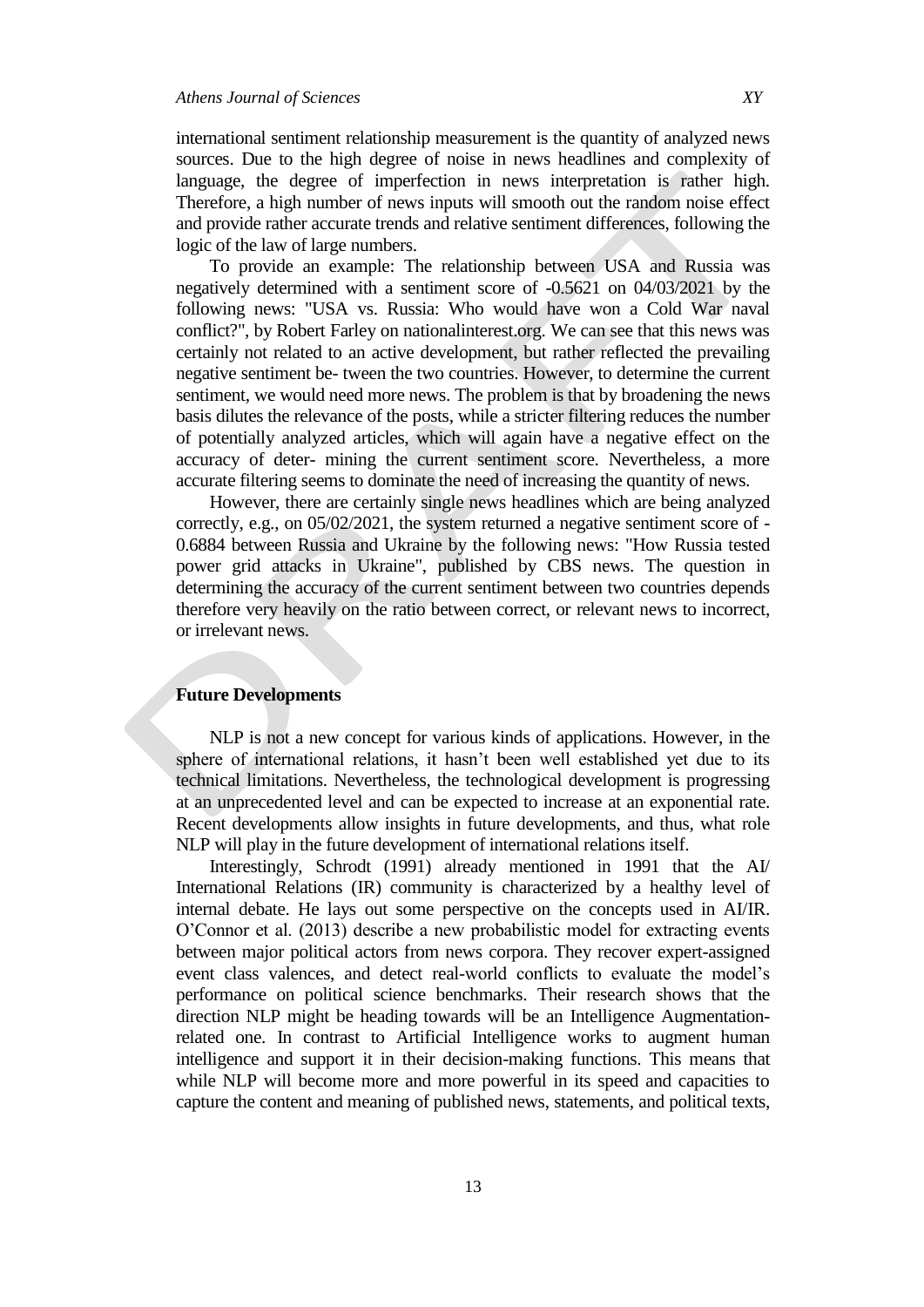human experts will always need to be at the last stage to interpret and set the insights gained from NLP into policies or action. This is at the same time not only a sufficient but also a necessary condition due to security reasons as it might not be in humanity's interest if countries' defense systems react to a machine-read and interpreted news article without human supervision.

Another future development of NLP concerning International Relations is the sphere of pattern-based biomedical relation extraction systems. After the occurrence of a world-wide pandemic, the necessity of global communication and inter- action got in the focus of countries' governments and authorities. NLP will play a crucial role in developing faster response systems and promotion of international co- operation, not only in the bio-medical sphere, but also in the coordination of global policies. Peng et al. (2014) already provided a novel framework to facilitate the development of a pattern-based biomedical relation extraction system which aims to identify designated relations among biological entities reported in literature. Such kind of functionality will be brought up to a level such that it can be incorporated into direct policy coordination for intergovernmental responses.

Moreover, NLP has a huge potential to capture trends and deduct future impacts of social developments such as preferences, concerns, and latent wishes of society. Already nowadays, bots and other tools are able to communicate with humans and process their feedback and reactions. This data is then being used to optimize search profiles, detect and reveal social networks, and utilize it for commercial or national defense purposes. Wiedemann (2016) lays out potential text Mining applications for Qualitative Data Analysis in the Social Sciences. In International Relations, such detection of network profiles will be made possible by progressing NLP technology, using machine learning algorithms, smart technology and real time interactive surveillance and response protocols, such as enabled by 5G.

In general, future technological advances will enable governments and other political institutions to utilize NLP and text mining in such a way that the management of the political process will be optimized.

## **Conclusion**

In this paper we present a deep learning neural network NLP approach for analyzing geo-political news and building a relational network structure to interpret and measure international relations. Our approach is to search for 20x20 country pair-related news through newsapi.org and then utilize BERT, the NLP engine used to optimize google search, to retrieve the sentiment between each country pair. We track each day's sentiment score for all country pair combinations and aggregate it for all country pairs over a 30-day rolling time window for 30 days.

We find that measuring international relations through NLP has a huge potential as already simple entity classifications and sentiment measurements seem to capture the real sentiment of international relations. The question is of course,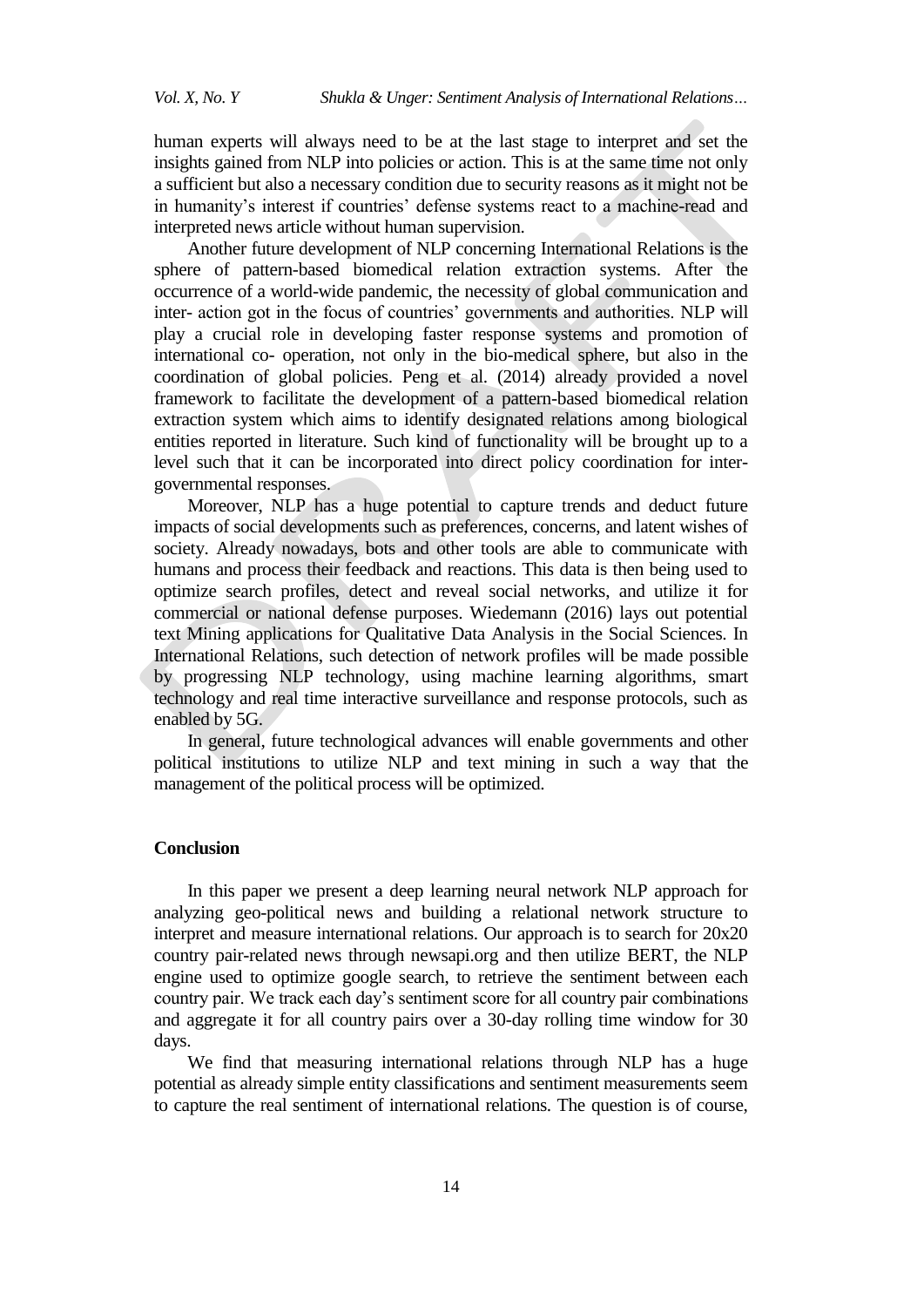what the real sentiment is. There is no precise answer to this question, but observers of international relations have a sense if certain relationships are more positive or negative, and which development each relationship takes. Besides very useful information that ca be extracted, such as the relation between positive to negative news world-wide, or country-pair specific, the certainty of the sentiment

and the relative level of sentiment compared to other countries can also be revealed by composition of a network structure. The implications of such insights are very useful to any player in international or domestic politics, as certain trends can be made visible, and the impact of possible policy or event scenarios can be measured. Despite the impressive realistic mapping of international scenarios using a very limited news access, certain general limitations could be detected such as the trade-off between broadening the news basis and narrowing it down. Broadening the news basis allows the system to analyze more news. Due to the high error rate in measuring single news headlines, due to linguistic and semantic reasons, as well as the high complexity of detecting the relationship between multiple entities mentioned in one and the same news headline, a high rate of incoming news is necessary to capture the correct trend. Contrary, with increasing the inflow of scraped news headlines, the degree of noise increases proportionally, meaning that more irrelevant news is being processed, which can significantly skew the sentiment score.

Therefore, our key finding is that the driver of quality of international relationship sentiment forecasting is the relationship between quantity and quality of scraped news. While the increase of quantity of scraped news increases the probability for detecting the correct trend, it adds noise at the same time. This calls for an increase in quality of scraped news. But an increase in the quality of news automatically reduces the quantity of relevant news and makes therefore the sentiment score more vulnerable to changes in semantics. The most accurate real mapping of the sentiment score at a time t of international relations can thus be defined by

$$
SC_t = max_Q min_N (Q_i, N_i),
$$
\n(1)

where  $Q_i$  is the quantity of news being analyzed for country pair i,  $N_i$  is the noise generated by the news of country pair i, measured by its relevance.

#### **References**

- Akbik A, Bergmann T, Blythe D, Rasul K, Schweter S, Vollgraf R (2019) FLAIR: an easyto-use framework for state-of-the-art NLP. In *Proceedings of the 2019 Conference of the North American Chapter of the Association for Computational Linguistics (Demonstrations)*, 54*–*59.
- Alammar J (2019, November 26) *A visual guide to using BERT for the first time*. Retrieved from: https://jalammar.github.io/a-visual-guide-to-using-bert-for-the-firsttime/. [Accessed 25 May 2021]
- Allison Graham T (1971) *Essence of decision, explaining the Cuban missile crisis*. 12th Printing. Harvard University.